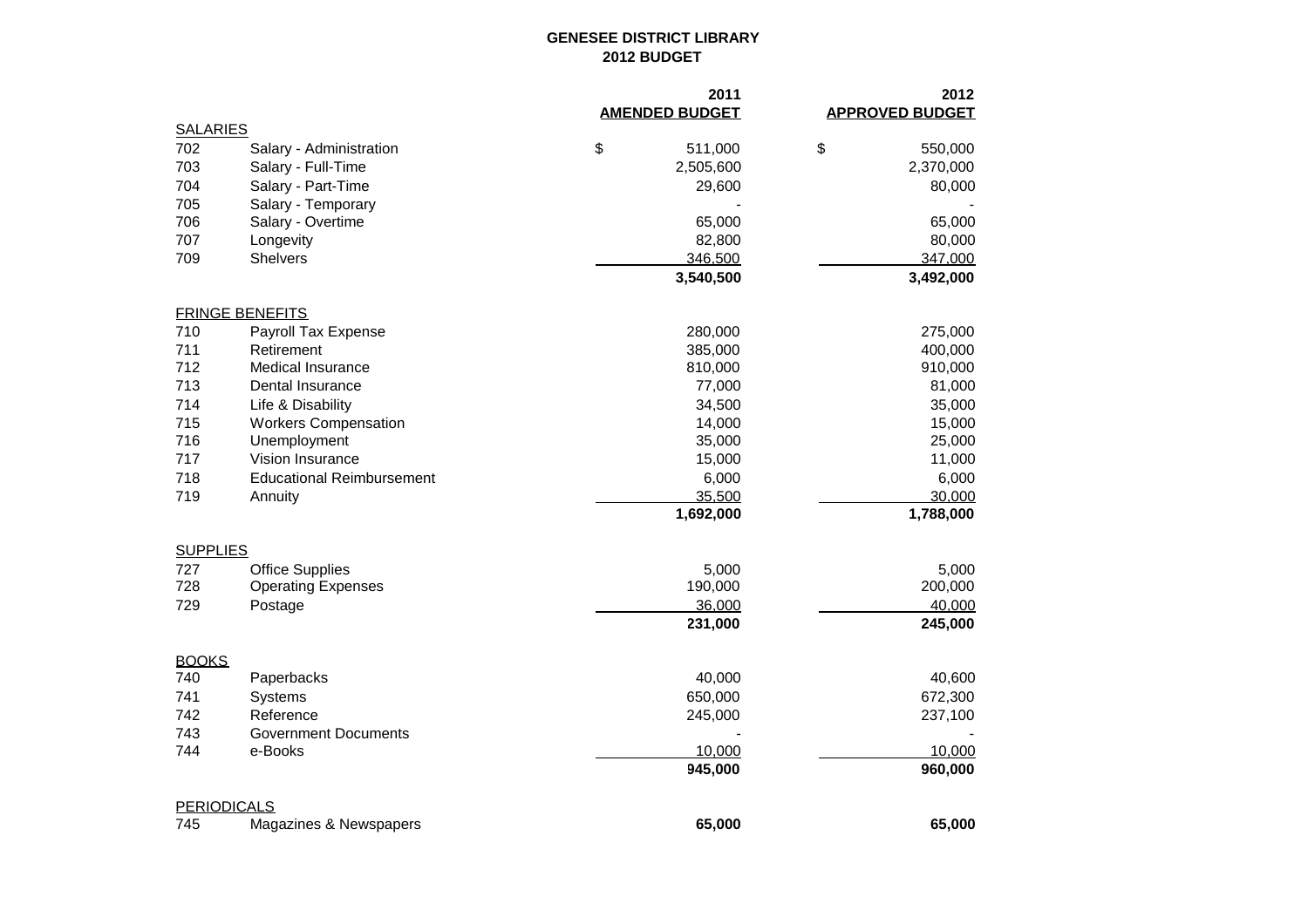## **GENESEE DISTRICT LIBRARY 2012 BUDGET**

|                     |                               | 2011                  | 2012                   |
|---------------------|-------------------------------|-----------------------|------------------------|
|                     |                               | <b>AMENDED BUDGET</b> | <b>APPROVED BUDGET</b> |
| <b>AUDIO VISUAL</b> |                               |                       |                        |
| 746                 | CD & Video Media              | 20,000                | 20,000                 |
| 747                 | Microfilms                    | 5,000                 | 5,000                  |
| 748                 | Audio Media                   | 75,000                | 65,000                 |
| 749                 | DVD's                         | 200,000               | 200,000                |
| 750                 | <b>Digital Media</b>          |                       | 120,000                |
|                     |                               | 300,000               | 410,000                |
|                     | <b>CONTRACTUAL SERVICES</b>   |                       |                        |
| 802                 | Attorney                      | 28,000                | 28,000                 |
| 803                 | Payroll                       | 10,000                | 14,000                 |
| 804                 | Auditor                       | 12,000                | 15,000                 |
| 805                 | <b>Consulting Fees</b>        |                       |                        |
| 806                 | Programming                   | 100,000               | 100,000                |
| 807                 | Software                      | 80,000                | 60,000                 |
| 808                 | <b>Staff Development</b>      | 7,000                 | 10,000                 |
| 810                 | <b>Collection Costs</b>       | 40,000                | 45,000                 |
| 829                 | OCLC & MLC                    | 60,000                | 55,000                 |
|                     |                               | 337,000               | 327,000                |
| <b>TELEPHONE</b>    |                               |                       |                        |
| 850                 | Telephone                     | 225,000               | 220,000                |
| <b>TRAVEL</b>       |                               |                       |                        |
| 860                 | Travel - Regular              | 25,000                | 25,000                 |
| 861                 | Travel - Workshop             | 5,000                 | 7,500                  |
| 863                 | Gas & Oil                     | 5,000                 | 7,000                  |
|                     |                               | 35,000                | 39,500                 |
| <b>PRINTING</b>     |                               |                       |                        |
| 900                 | <b>Public Relations</b>       | 65,000                | 70,000                 |
| 901                 | Elections                     | 55,000                |                        |
| 902                 | Advertising/Recruitment       |                       | 200                    |
| 903                 | Printing & Publishing         | 50,000                | 50,000                 |
| 904                 | Events, Sponsorships & Themes | 30,000                | 30,000                 |
|                     |                               | 200,000               | 150,200                |